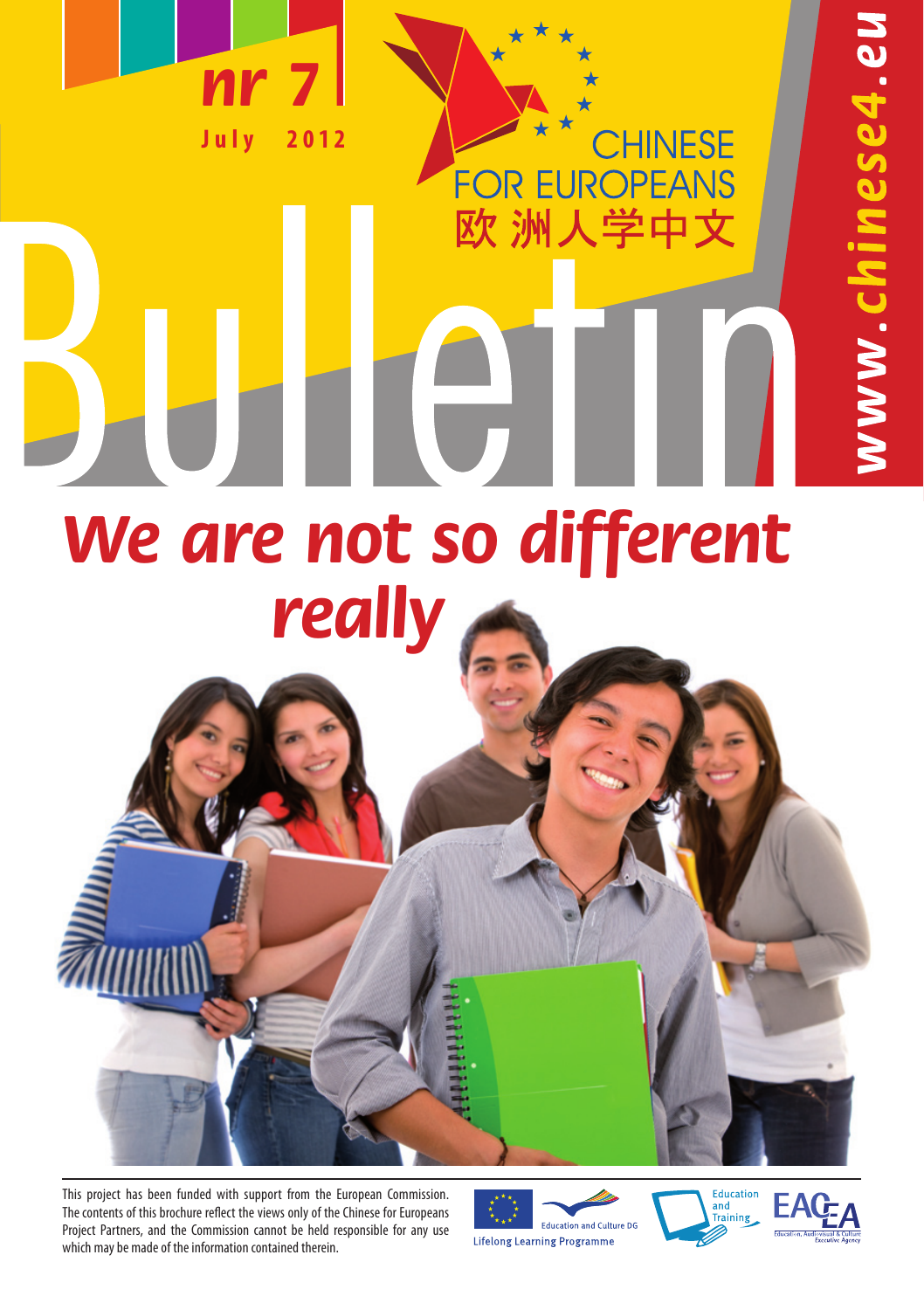

'Chinese people are not like us'. 'They're so different'. 'They think differently'. 'You never know what they are thinking'. These are some of the comments you often get when you talk to people about the Chinese. But is it really so different? Go to a modern city like Beijing or Shanghai and many things are very familiar – energetic modern cities full of tall buildings shops, restaurants, cinemas and theatres – just like at home. Even some of the brand names are the same – is there anywhere in the world where there isn't a Starbucks, Hagen Daaz or McDonalds? Every country has symbols of its past and China is no exception. The splendour and sheer scale

of many of the monuments is certainly awe-inspiring. People do what everyone does – go to work, go shopping, hang out with friends, go out to bars, restaurants, cinema… So what is so different? Perhaps we still associate China with the images we learned about from their past. Perhaps the spectacle of events such as the Beijing Olympics made us think what nation could achieve such a precision event on such a scale. Perhaps it is the sounds and the smells that are not what we expect…

If you want to make sense of what you see when you go to China and get the most out of your visit, you need more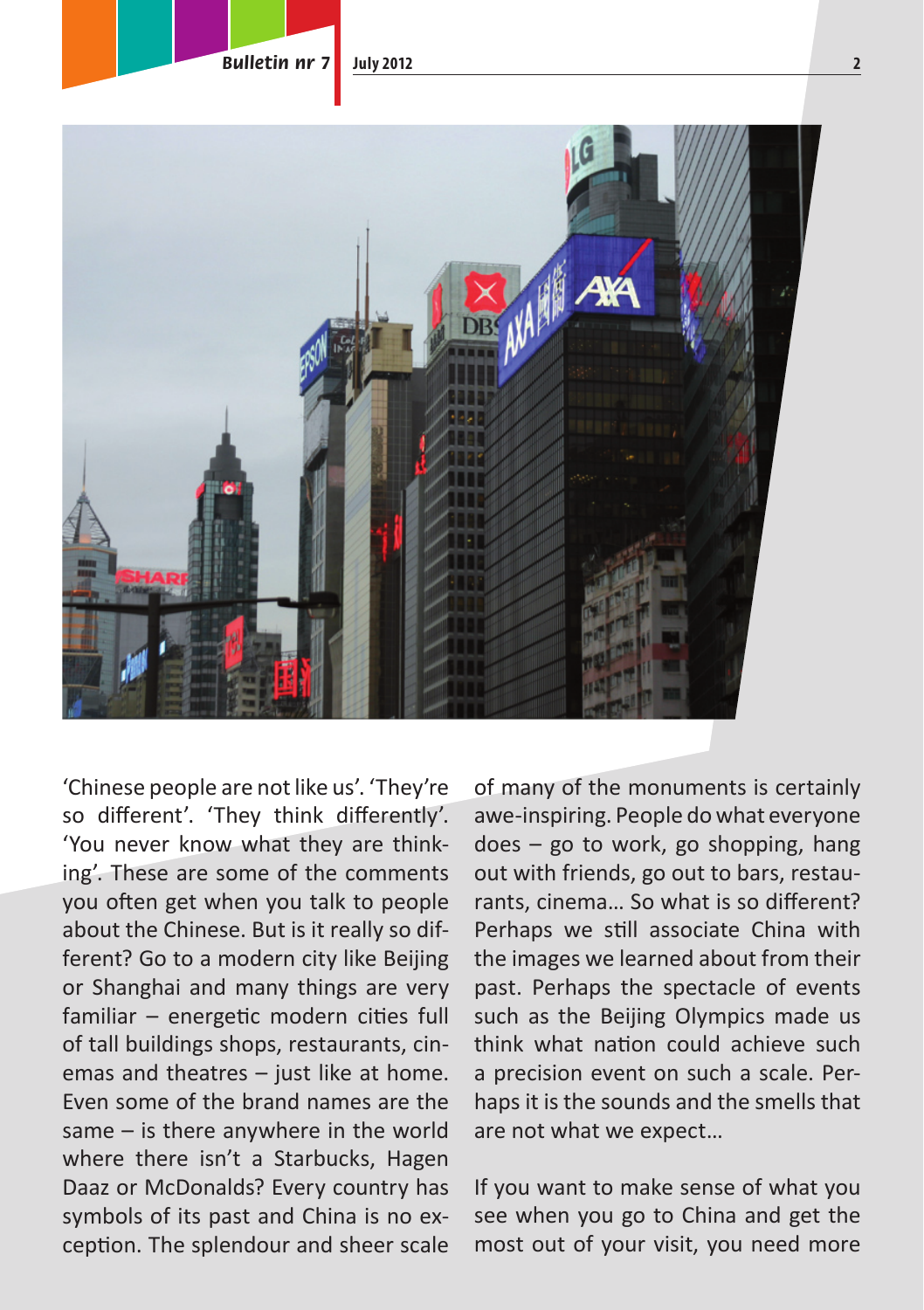than the language – you need to have some insight into Chinese culture. And this is not just the art, the literature, the films, the historical monuments and the sometimes elaborate dancing. If you know a little about the daily life of Chinese people and their values the way they treat each other and the way people may treat you as a visitor make more sense. What is it that Chinese people hold dear? How do they show respect? What is politeness for a Chinese person? Understanding these things will make your stay richer and more enjoyable

portant features of Chinese culture is 'saving face'.

Face comes together with other values such as modesty, duty, respect for the wisdom of authority. Understand this and you have yet more insight into why the Chinese behave the way they do.

This is where Chinese 4 Europeans can help. Together with the language units comes a brief summary of *Things You Need To Know Before You Go*. This offers practical guidance on traveling within the country, background on how

# **Here is a small quiz**

- 1. What time to people normally have dinner?
- 2. Why is a clock not a good gift to give?
- 3. Where can you bargain and how low can you go?
- 4. At a business meeting where do people sit?
- 5. What things can you talk about and what things are taboo?
- 6. How do you say no?

If you understand these things then you can be far more successful with even just a few words of Chinese. You will know when is the right time to invite people. You won't cause embarrassment with the wrong gift. You will be able to make your money go further. You won't sit in someone else's seat. You will be able to make appropriate small talk – in Chinese if you can or through an interpreter if you have to. The important thing about all these is that you will not cause offence with what you say and do. This is crucial because one of the most imstudents live, on family life, on business etiquette. It also tells you what is important to the Chinese. And what that can mean in terms of eating etiquette, in terms of decisions in negotiations and in terms of what to say and do and what not to say and do.

So we are not so different really. Just like going to meet a friend's family for the first time, knowing a bit beforehand about what they are like can really help.